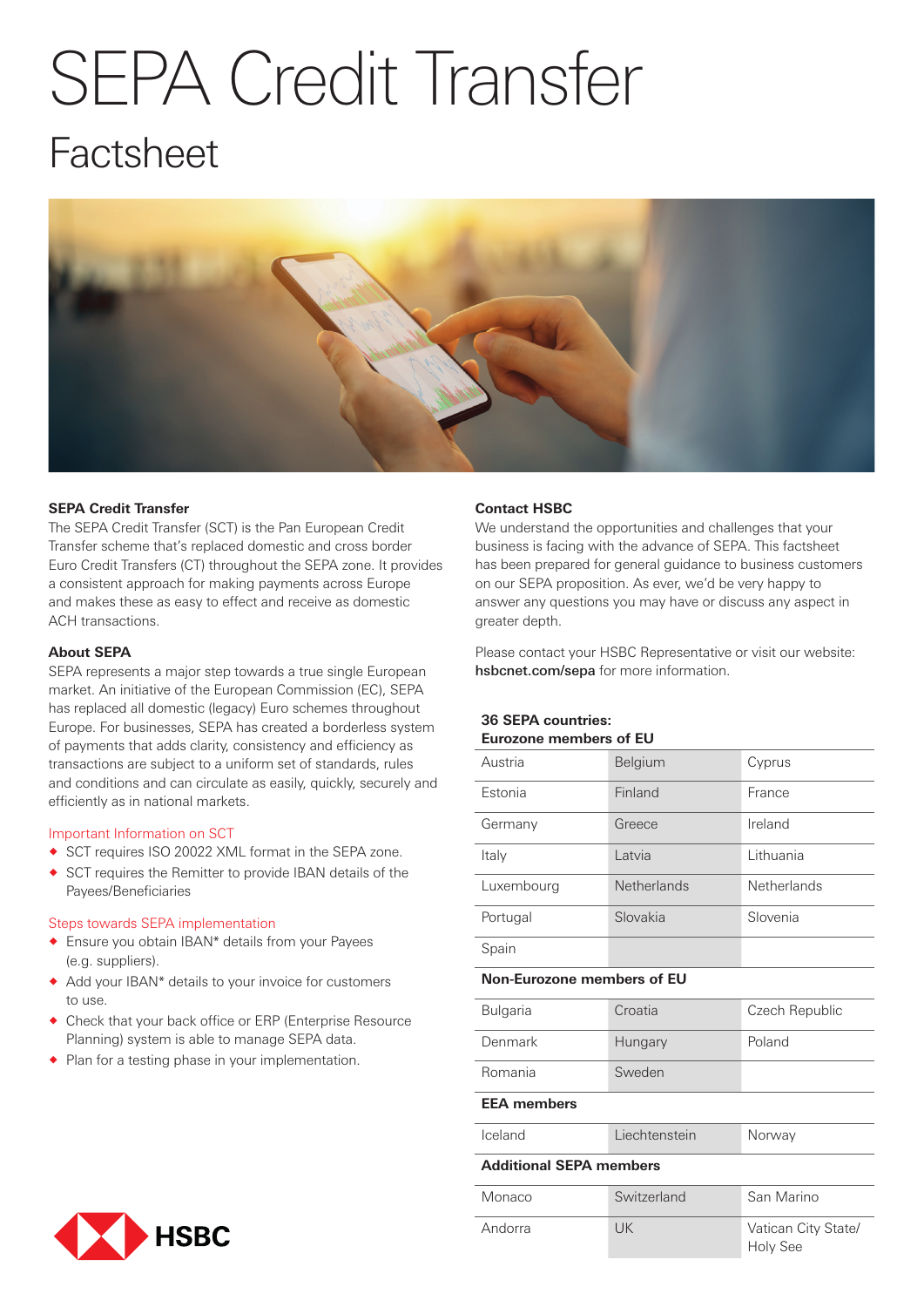

| <b>Features</b>                                          | <b>SEPA Credit Transfer</b>                                                                                                                                                                                                                                                                                                                                                                                                                    |  |
|----------------------------------------------------------|------------------------------------------------------------------------------------------------------------------------------------------------------------------------------------------------------------------------------------------------------------------------------------------------------------------------------------------------------------------------------------------------------------------------------------------------|--|
| Geographic zone                                          | EBA Clearing reachable banks in the SEPA region (List available on: ebaclearing.eu/)                                                                                                                                                                                                                                                                                                                                                           |  |
| Currency                                                 | Euro                                                                                                                                                                                                                                                                                                                                                                                                                                           |  |
| Bank details required                                    | IBAN*                                                                                                                                                                                                                                                                                                                                                                                                                                          |  |
| Deduction                                                | Payment made in full with no deduction at any stage (Remitter and Beneficiary are<br>charged separately by their respective banks)                                                                                                                                                                                                                                                                                                             |  |
| Amount                                                   | 999.999.999,99 per transaction                                                                                                                                                                                                                                                                                                                                                                                                                 |  |
| Format required                                          | ISO 20022 XML standard messaging                                                                                                                                                                                                                                                                                                                                                                                                               |  |
| Submission timing                                        | SEPA credit transfers initiated via HSBCnet, HSBC Connect and other Channels (Business<br>Internet Banking, Country/Local E-Channels) by the Customer before the Bank's cut-off<br>time are processed the same Banking Business Day** with the same settlement day on<br>the beneficiary's bank account. Submissions after the Bank's cut-off time are processed<br>on a 'best-efforts' basis, which may be on the next Banking Business Day** |  |
| Remittance Information                                   | Up to 140 characters transferred to the beneficiary in full                                                                                                                                                                                                                                                                                                                                                                                    |  |
| Transmission of rejected transactions                    | At latest 3 Banking Business Days** following the settlement day                                                                                                                                                                                                                                                                                                                                                                               |  |
| Recalls                                                  | In exceptional circumstances a recall of a payment can be requested up to 10 Banking<br>Business Days** after the settlement date - this is then either agreed or refused by the<br>beneficiary/beneficiary bank                                                                                                                                                                                                                               |  |
| Request for Recall by the Originator<br>('RFRO')         | Request for Recall by the Originator ('RFRO') for reasons other than recall can be done<br>within 13 months after the execution of the initial SCT Transaction                                                                                                                                                                                                                                                                                 |  |
| Claim of Non-Receipt by the<br>Beneficiary***            | Should a beneficiary claim not to have received the initial SEPA Credit Transfer, a claim of<br>'non-receipt' may be initiated by the HSBC client on behalf of the beneficiary.<br>HSBC will then be asked to investigate whether the initial SEPA Credit Transfer instruction<br>was executed.                                                                                                                                                |  |
| Claim for Value Date Correction by the<br>Beneficiary*** | Should a beneficiary consider the SEPA Credit Transfer has been credited with a value<br>date later than the date the amount would have been value dated had the transaction<br>been correctly executed, a claim for value date correction can be made.                                                                                                                                                                                        |  |

# **To make a payment, make sure you include the following items in the instruction:**

- 1) the IBAN\* of the account from which the payment should be made;
- 2) the amount of the payment;
- 3) the IBAN\* of the account of the Beneficiary to which the payment is to be made;
- 4) the name of the Beneficiary to whom the payment is to be made;
- 5) the Originator's reference for the payment, if applicable; and

6) any other data or information required to be included under the SEPA Rulebook or requested by the Bank from time to time